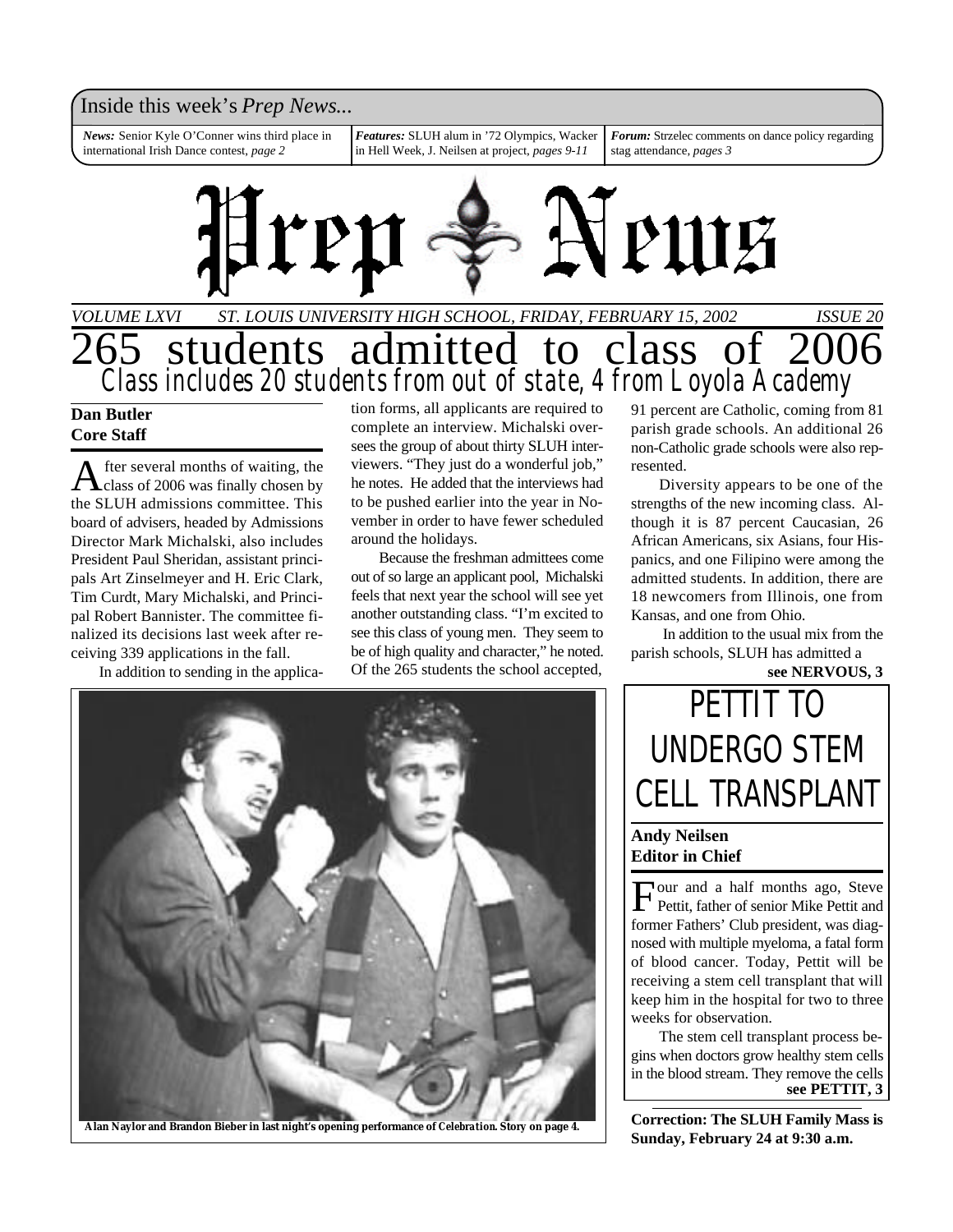Four Jr. Bills recite in Shakespeare contest

### **Paul Hogrebe Reporter**

**O** I Tuesday, three students filled the Ignatian Conference room with the eloquence of William Shakespeare in an n Tuesday, three students filled the Ignatian Conference room with the inaugural competition. The contest allows budding thespians to show their Shakespearean prowess by reciting a sonnet and a monologue by the famous playwright. The two speeches, approximately two to three minutes in length, lend themselves toward a powerful and emotional performance by the actor.

Junior and senior English teachers told some of their classes about the contest, while other individuals were specially notified because of their acting experience. The competition was open to all non-freshman students. This year's three contestants were junior J.R. Strzelec and seniors Chris Storey and Chris Nausley.

This was the first year for the Shakespeare contest, sponsored by the English Speaking Union, here at SLUH. The organization tries to foster appreciation for the English language. English Department chair Chuck Hussung received an invitational letter from the organization to host a qualifier here at the school. Theater instructor Ken Ferrigni found out about the contest independently, but quickly talked to Hussung and prompted him to run an invitational.

Even with three contestants, the competition was very tight. The officials were English teacher Miles Grier, theology teacher Tom Finan, and theater teacher Kathryn Whitaker.

While Strlzelec's rendering of sonnet 130 and Storey's rendition of Titus

both warranted high recognition, it was ultimately Nausley, with his original interpretation of a monologue from *The Merchant of Venice,* who won the day.

Hussung says he "was very impressed with the deliberation of the judges," realizing the hard choices they had to make.

Of his victory, Nausley commented, "I'm glad, but really do not know what to expect after this."

The next stage of the contest will take Nausley to UMSL this Saturday for a district meet. Winners from each of the 57 regional qualifiers then travel to New York, the final venue of the Shakespeare competition. The national grand prize is the chance to study at Oxford University in England.

Hussung hopes the fledgling competition will grow in the coming year, saying, "with a little advertising, it will be bigger next year."

## O'Connor places third in Irish dance competition

### **Brian Kane Core Staff**

Though senior Kyle O'Connor can be<br>considered the best dancer at St. Louis hough senior Kyle O'Connor can be U. High, his skill most likely would not be shown at a mixer or a formal dance.

All last week, O'Connor competed in the All-Ireland Championships for Irish dancing. The event draws competitors from all over the globe. Nevertheless, O'Connor swept the floor, placing third in the competition. Though the real World Championships take place in Scotland during spring break, the All-Ireland was just as challenging. "It might as well have been World," said O'Connor.

Irish dancing has long been a part of O'Connor's life. His sisters used to take lessons, and it was during that time that his parents got him into it. He began taking lessons when he was eight years old at the Richens School of Irish Dancing, which was owned by Anne Richens. Richens flew in from Dayton, Ohio to teach the lessons.

That situation is not uncommon for Irish dancing teachers. "A lot of teachers teach in several different cities," O'Connor said.

After three years of lessons at the Richens School, the school closed. O'Connor then transferred to the Lavin-Cassidy School. His teacher there flew in from Chicago to teach. When that teacher stopped teaching in St. Louis roughly five years ago, the school was turned over to one of its dancers and was renamed the Graham Academy.

Though he is officially part of the Graham Academy, O'Connor still holds onto his old school. "When I compete, I don't compete under (the Graham Academy) name. I compete under Lavin-Cassidy's name," he said, "Every once in a while, I fly up to Chicago since I'm still a part of their school."

Being enrolled at SLUH does pose challenges to O'Connor. He says that most of the dancers have lots of other kids their own age around them that also dance. Though his situation makes it harder, he has managed to work around it and succeed. "I have to take the initiative and do a lot of the work on my own," he says.

Though he is always learning,

O'Connor has taken up the responsibility of teaching Irish dancing as well. He has recently been spending more time teaching than practicing. He has been teaching for three years, and plans to continue doing so, possibly as a profession. This requires taking a lengthy exam to become certified. There are not any regulated courses, but a good deal of independent learning is necessary.

O'Connor has been competing for roughly the same amount of time he has been taking lessons. He began by entering regional championships, and has been entering progressively harder competitions ever since. When he was ten years old, he took part in the North American Championships for the first time. When he entered the World Championships for the first time, he was only twelve years old.

The challenge of competing against a very large number of dancers from so many places is not the only thing that faces him in the World Championships. "It's really tough over there. American kids don't get noticed as much as the Irish kids do.... The judging is very subjective. **see DANCER, 3**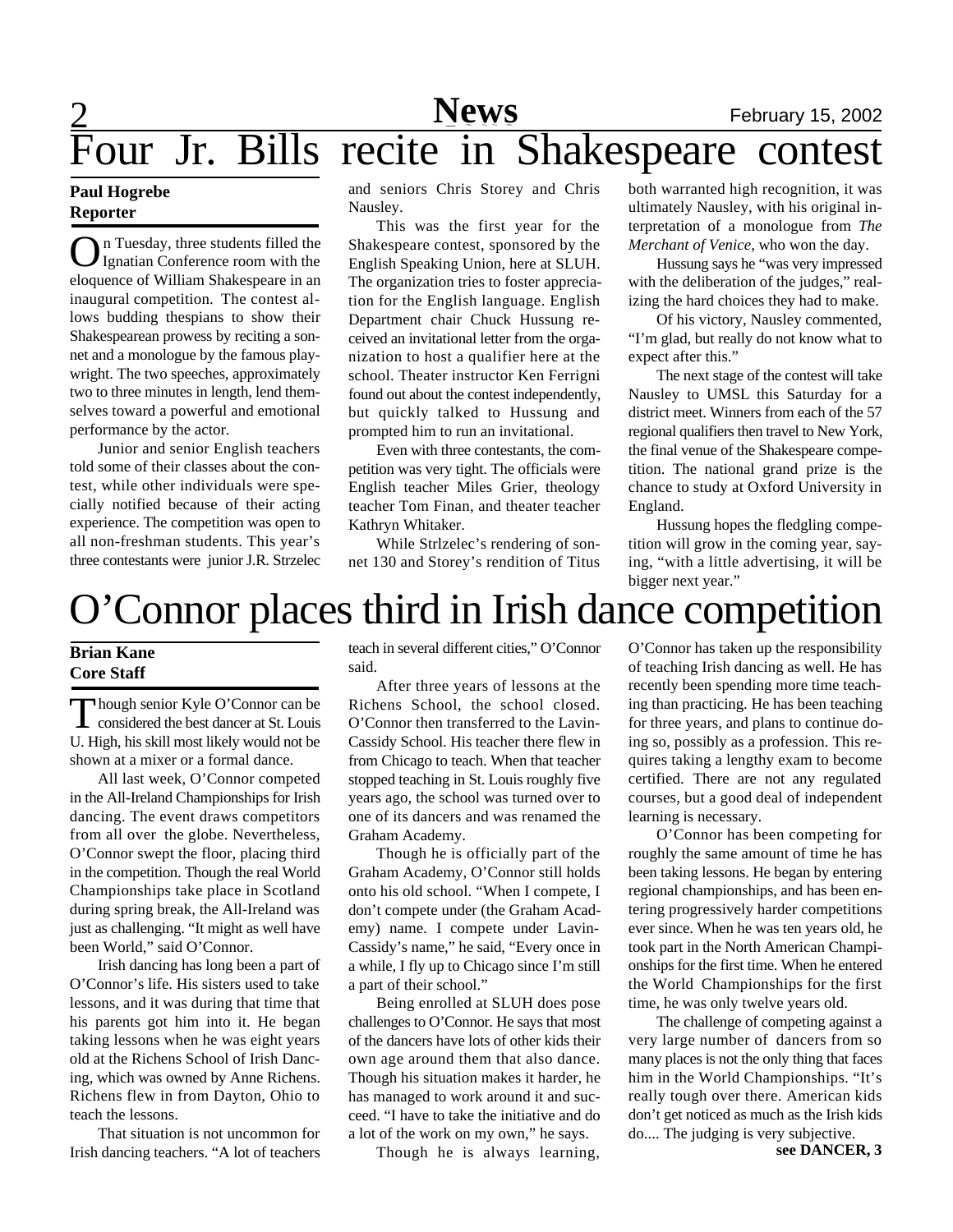## February 15, 2002 **Committee Committee 3**

## LETTERS TO THE EDITOR

### Strzelec questions dance guidelines

### To the Editor:

At a recent meeting of the Advisory Committee for Student Affairs (ASCA), parents, students, faculty, and staff discussed what criteria should exist for a student's attendance at one of SLUH's several date dances. After the meeting, Mr. Clark said that he would "have to try" letting students come alone to the dances. At the same meeting, Mr. Kesterson suggested that students bringing non-SLUH males as dates would contribute to a "mixer situation" at the dances. I believe that these two conclusions are backwards.

The (I feel) obvious assumption of a date dance such as Fall Ball is that the guests invited by students are dates. By "date," I mean that the person should at least function as a dance partner. This creates a balance between SLUH students and their dates, so that even if partners are switched, no one is left standing alone.

A SLUH student coming to a dance alone would, of course, upset that balance, resulting in a very high likelihood of certain

### PETTIT

with a catheter and purify the cells. After purification, the cells are reintroduced to the patient's bloodstream in hopes of outnumbering cancerous cells.

Pettit peppered answers back during the interview, seeming more energetic than even a healthy person would be, an extraodinary fact considering his four months of chemotherapy.

Pettit experienced four four-day treatments of chemotherapy to keep the cancer from spreading. He reported only mild side effects; he lost some hair but has since grown it back. He expressed great hope for the stem cells.

"(The transplant is) a tough ordeal, but it should send me into remission," Pettit asaid. "I feel good about my chances."

In addition to the stem cell transplant, doctors will experiment with new drug combinations, trying different things to send the cancer into remission.

Doctors are also hopeful about the prospect of a cure of multiple myeloma in the next ten to fifteen years, a hope that Pettit enthusiastically shares.

"I feel good," he repeated. "I'm young, healthy, and in good shape."

Pettit kept the interview light, again showing and telling about his good spirits and health. "It's awfully hard to get down when cards come every day, when the football team dedicates their season to you, when you receive so much support from old friends," Pettit glowed. He went on to list a myriad of people who had helped him get through his sickness, thanking them for prayers and especially citing the courage of his immediate family members, beaming with pride at the maturity of his kids and calling his daughter a "pillar of strength."

Pettit downplayed his excitement about the transplant. "I'm

students getting left out during the dance.

A male date, however, maintains the balance, *so long as the guest is a date*. The only problem with this is the homophobia that pervades this school despite the tolerance that is preached in our classrooms. Anyone who feels that a gay student "should know the disturbance they were creating" has obviously missed one of this school's most important lessons, and needs to get over himself.

I don't think that SLUH students should attend date dances alone or with males who are not dates, because both of these scenarios contribute to the "mixer situation" that Mr. Kesterson is wary of. But if a student is brave enough to admit he is gay despite all the bigotry he will face, I feel that he should be allowed to bring another male as a date. We as a school simply need to work to overcome our homophobia.

J.R. Strzelec, '03

(from 1) a little nervous this week," he said. "People have it a lot worse than me, though."

> Despite his hope, Pettit made no guarantees about his health. "I could get hit by a truck tomorrow," he joked.

### NERVOUS

### (from 1)

Loyola Academy graduate for the first time. The fledgling Jesuit grade school, which is supported by Fr. Sheridan and numerous other volunteers from SLUH, is in its first year of graduating students. Of the seventeen who applied to area high schools, four applied to SLUH; all four were admitted. Father Sheridan, clearly pleased with these results, noted that, "The school is working...Frank Corley, (principal) Tom Nolan, and the other faculty do a really excellent job." Sheridan added that the success of the Loyola school is due to "the great volunteers, the fact that the families identify with the school, and the maturation of the kids."

*Quote of the Week*

*"Not madness," Aureliano said, "War. And don't call me Aurelito anymore. Now I'm Colonel Aureliano Buendia."*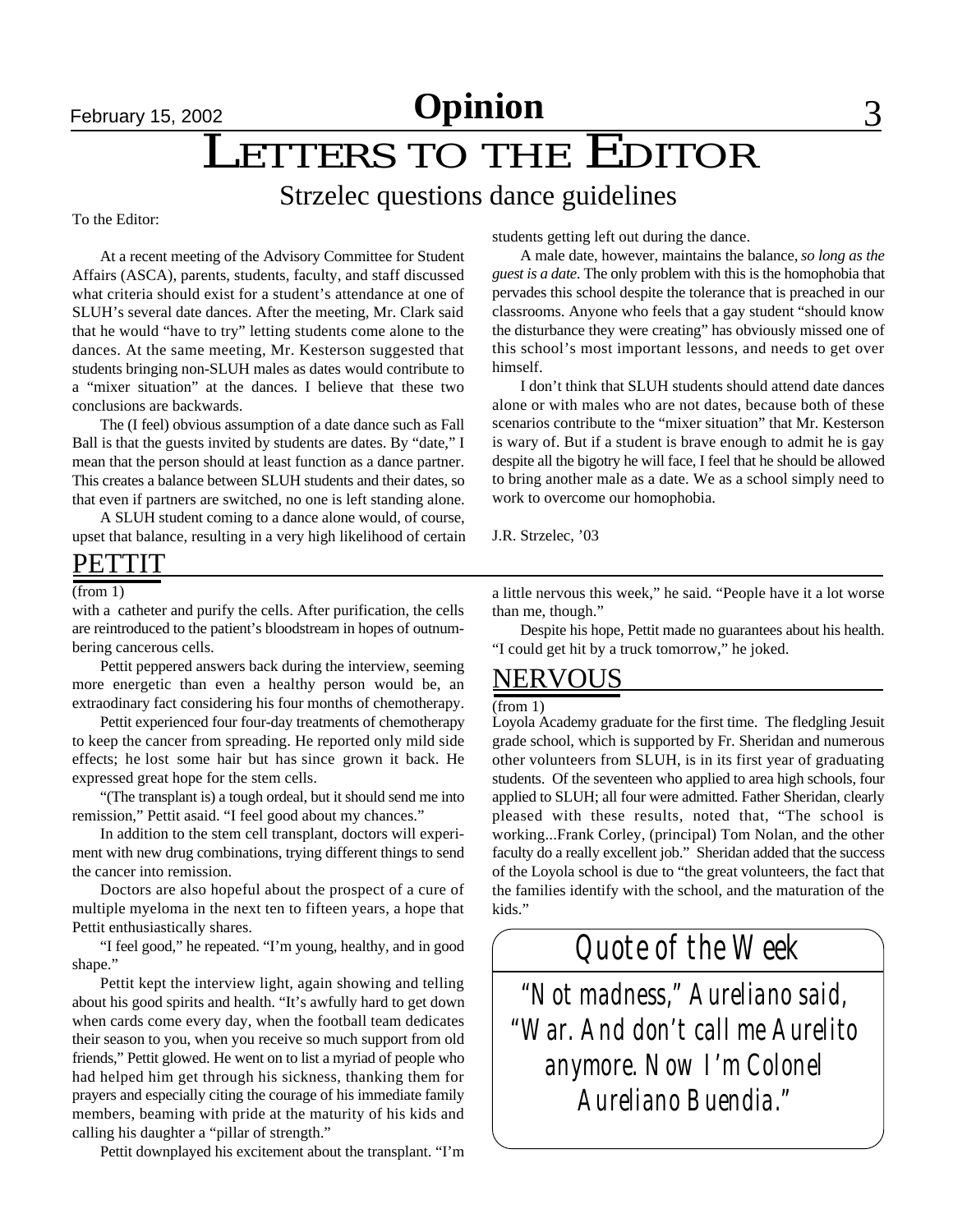

### **J.R. Strzelec Reporter**

*Celebration* is not a musical play. As<br>
director Joe Schulte has been telling *elebration* is not a musical play. As his cast from day one, "This show is a ritual." Penned by Harvey Schmidt and Tom Jones, the acclaimed team who wrote *The Fantasticks*, *Celebration* embraces archetypes rather than overly specific characters. In a cast of almost 70 performers, Schulte states that there are only five characters.

First, there is the young Orphan (junior Brandon Bieber), who embodies hope, innocence, and all the good that can be found in the world. He is guided by Potemkin (junior Alan Naylor), a man who has experienced just about everything the world has to offer, good and bad, and has come to the decision that the best thing he can do is keep himself alive. Potemkin hopes to use Orphan's beautiful innocence to gain the favor of Mr. Rich (sophomore Peter Gosik), the most powerful and most corrupt man in the world.

# Chinese Club celebrates 15-day new year with food, fireworks

### **Kevin Pape Reporter**

The new year of the Chinese calendar<br>was celebrated on Feb. 12 this year. was celebrated on Feb. 12 this year. Every year the celebration falls on a different day, as there are 29 days per month in their calendar. In order to catch up with the lack of days, an extra month is added every few years just like a leap year.

The Chinese Club has its own events planned for this year as they do every year. On Sunday, the club will trek to Chinese Square in the U. City Loop. Here, they will get to see a Chinese community closely, learning more about culture from the atmosphere and their Chinese folktale sessions. The group will eat at Wonton King Restaurant.

Senior Dave Decepida thinks that the trip lets club members see more of Chinese culture. "It brings us all together; we see a lot more," he said.

The 15-day festival and ends with a party like our new year's celebration. It is a time for family and tradition. Chinese teacher Ching Ling Tai commented that in China, "Traffic is impossible because everyone is trying to get home."

A lot of time is spent keeping the house clean, but sweeping the dirt out is considered unlucky. The dirt must be swept inward and then carried out.

Red is a festive color and is used in directions. Children receive "lai see," or lucky money, red envelopes with dollar bills in them. Another tradition is not to spank children because if you cry on new year's day, you are to continue to cry all year. When visiting friends and relatives it is customary to bring some oranges because, in Chinese, the word orange is a homonym for luck.

Before midnight everyone in the family sits down to a banquet. Food is a big part of the celebration. A whole fish, a chicken with the head and feet, and uncut noodles are all served for togetherness and a long life. Decorations called "chun lian," or couplet, are put on both sides of doors. They have poetic sentences written on them.

Everyone in the family will then wait in suspense for the new year. When the clock strikes midnight, all the doors and windows are opened to let go of the old and welcome the new. Fireworks are set off and the party continues.

2002, or 4699 in the Chinese calendar, is the year of the horse. There are twelve different symbols for years, including the rat, ox, tiger, hare, dragon, snake, horse, sheep, monkey, rooster, dog, and pig. People that are born under this sign of the horse are active, energetic, and quick-witted.

Along the way, Orphan meets and falls in love with the beautiful Angel (Kirkwood junior Jen Sheehan), who is torn between her love for the Orphan and the enticing prospect of becoming Somebody.

Rich and Orphan soon become engaged in a contest between youth and age, good and evil, life and death. Surrounding them is *Celebration's* fifth and largest character, the ensemble. Through singing, dancing, juggling, and all manner of performing, the ensemble leads and follows the four principals on their journeys, putting on masks to assume a wide variety of indentities.

"The reason this show is so good is because it has such a good message and plays on so many levels," Naylor said.

*Celebration* opened last night, and performances will continue throughout the weekend. Showtimes are Friday, Saturday, and Sunday at 7:30, with a Sunday matinee at 2:00. Come join the ritual.

## NHS BOOK POLL RESULTS

Student Picks by Percentage:

| Goosebumps              | 17.4% |
|-------------------------|-------|
| <b>Boxcar Children</b>  | 6.8%  |
| <b>Harry Potter</b>     | 8.5%  |
| <b>Berenstein Bears</b> | 37.8% |
| Matt Christopher        | 9.8%  |
| <b>Babysitters Club</b> | 4.0%  |
| <b>Beverly Cleary</b>   | 1.9%  |
| Judy Blume (Fudge)      | 2.9%  |
| Other                   | 11.3% |

855 students were polled.

The NHS book drive continues through next Friday. All books will go to children at Adams Elementary School for their independent reading projects.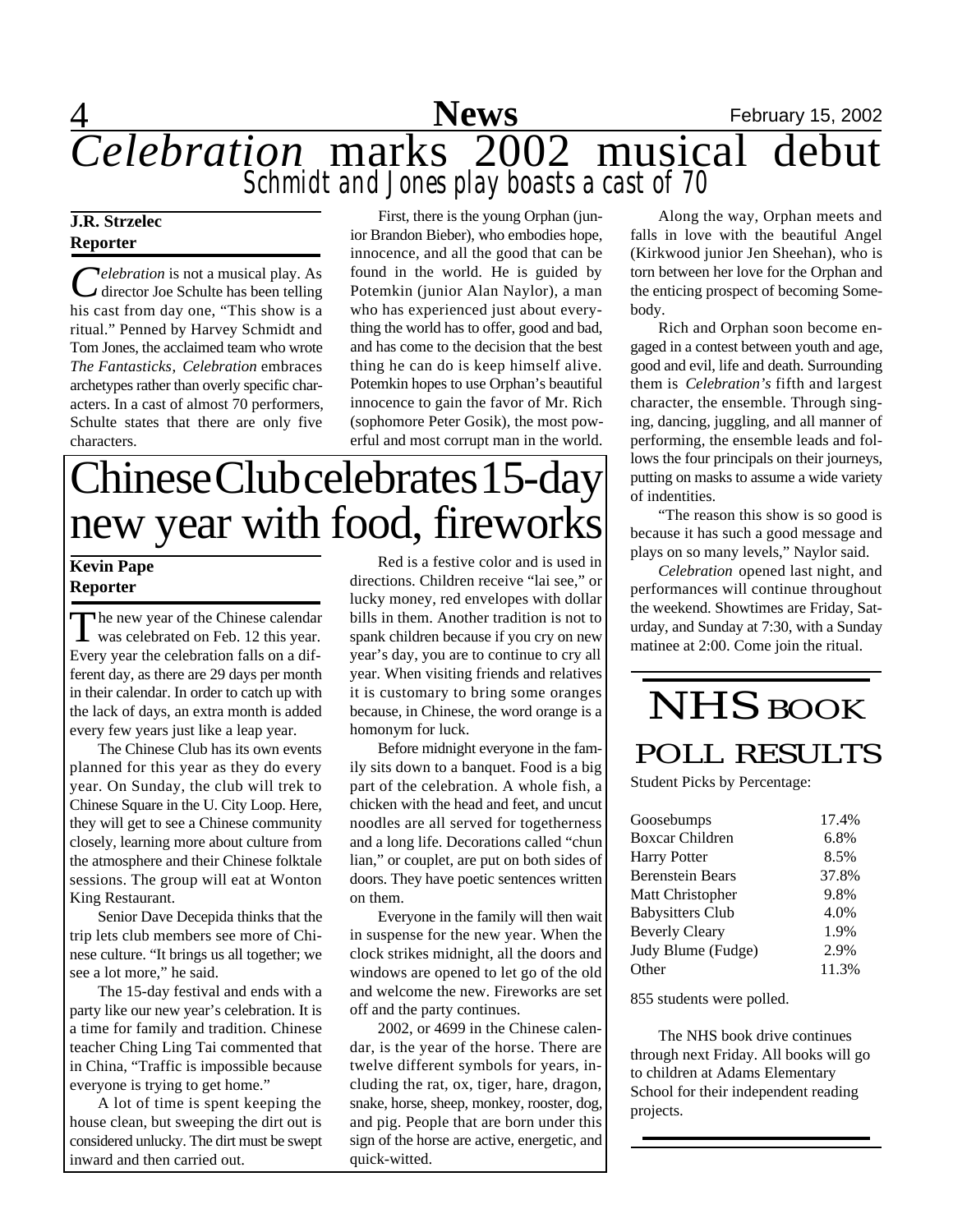# February 15, 2002 **Sports** 5

Siebenman, SWAT team dunk Vianney 84-64 *Big performance Monday overshadows loss to Chaminade*

### **Reid Heidenry Reporter**

Let Friday night, the Basketbills<br>
ventured West to the Athletictron, ast Friday night, the Basketbills looking to steal an MCC victory against 17-5 Chaminade. Doing so meant shutting down Chaminade's ever dangerous Kenny Lee and keeping center Ted Morris in check.

SLUH big man Matt Wyrwich knew what he had to contend with and was fully prepared when Morris tried a turnaround jumper early. Wyrwich wasn't having none of that, stuffing Morris' shot Thanksgiving-style. Adam Siebenman fed off that energy, stealing a pass on the next possession and skewering the length of the court for a lay-in and a throw.

Early in the second quarter, Kevin Schroeder went straight Country Crock on Chaminade, burying a three to put the Basketbills up 14-12. "Kevin has nice

touch from the arc," said DuBourg senior Rachel Novak. Indeed Schroeder does, as he went 3 for 6 from three-point land with a solid 12 points on the night. Chaminade

fought back though, taking a 24-16 lead just before half.

In the third, the Basketbills made their own run after another S c h r o e d e r three-ball. The Schroeder-special sparked an 11-3 run that ended with sixnine Wyrwich,



**Wyrwich looks for an opening against the Chaminade defense.**

**The Puckbills swarm the Vianney net early in the first**

hitting a three just as time expired. "When it left my hand, I knew the trey bomb was cash money," said Wyrwich.

Though it has not been confirmed,

there is speculation that with that three, Wyrwich became the tallest player in SLUH history to cotton a triple.

In the fourth, Chaminade's Kenny

Lee took over the game. Lee was unstoppable, scoring 21 on the night and cementing a 54-39 Chaminade victory.

At one game under .500, SLUH was looking to rebound from the tough loss and

get a win on Monday against visiting Vianney.

> Back at home, the NuttinButNetBills **see CHARITY STRIPE, 8**

# uckbills clip Griffins' wings in playoff opener

### **Kevin Moore Sports Editor**

L ast year the St. Louis U. High varsity hockey team lost the first game of their two-game series in the state playoffs against Rockwood Summit in the round of sixteen. Although the Jr. Bills bounced back to win 6-1 in the second game, Summit scored first in the sudden-death minigame after the second game to move on to the next round.

Many of this year's Jr. Bills who played on the team last year remember that series well. Memories of a scramble in front of the SLUH net in the mini-game, followed by a seemingly slow motion wrist shot into the upper left corner of the net by a Summit player, have motivated this year's squad.

Determined to start this year's series with a win, the 7th-ranked Jr. Bills took on the 10th-ranked Vianney Griffins in the first game of the series on Monday. Hoping to set the tone for the next game, the Jr.

Bills skated away with a strong 4-1 victory at the South County Recreation Center.

After Vianney scored the first goal of the game with only 13 seconds left in the first period, the Jr. Bills came flying out in the second. Midway through the second

period, Jr. Billiken hustle led to a goal by captain Bob Lachky. Picking up a rebound off of a slap shot by Dennis Burke from outside the blue line, Lachky's initial shot was turned away by a pad save. However, the puck came skirting back to

Lachky, and he tucked it inside the left post to tie the score at 1. **period of their 4-1 win Monday night.**

Seconds later, junior Tim Mudd added a fluke goal. Holding the puck behind the net, Mudd flung the puck off of the goalie's

pads and into the net.

"We have been down after quite a few first periods, but we never let that get to us," said Lachky. "In a really short span, we got a couple of good bounces."

Later in the second period, Joe Mantovani scored to give the Jr. Bills a

commanding 3-1 lead. As Vianney cleared the puck, Burke skated back to his own blue line to retrieve the puck. As Mantovani snuck behind the defenders, Burke shot him a pass off the boards. Mantovani pulled the puck to his right

on a breakaway and flipped a backhander over the goalie. "I saw Joe and knew he had a clear path to the net. He is a finisher," said Burke.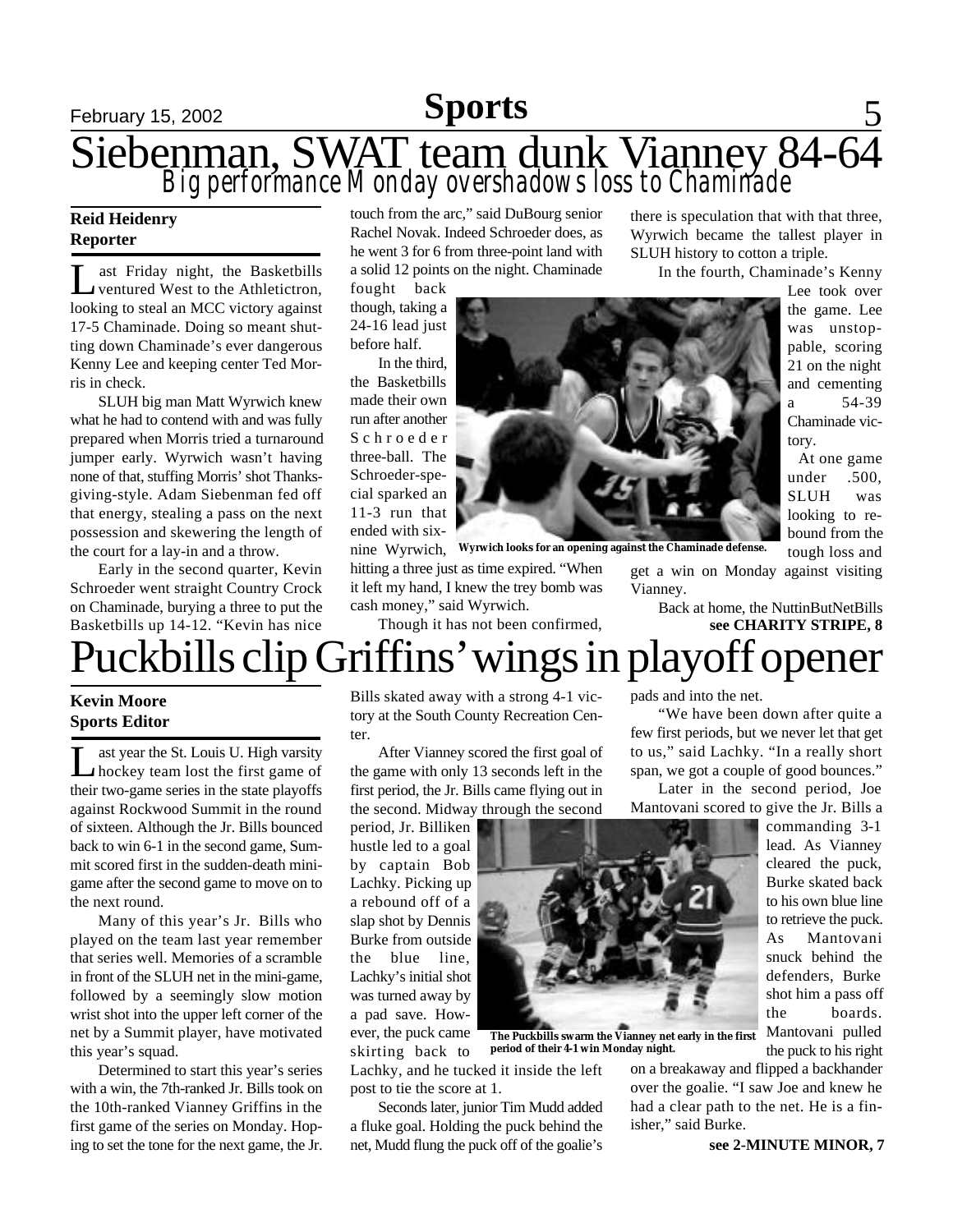# 6 **Sports** February 15, 2002 Swimbills boast 16 all-state finishes, fifth place

### **Michael Petersen Reporter**

T he results are in: mission accomplished. SLUH attained its two goals heading into the State Swim Meet last weekend, finishing top 5 and having all swimmers set personal best times. In an extremely competitive field of many teams, the Murraybills finished fifth, one of the best finishes in SLUH swimming history. Three of the top five teams were from the MCC, at which SLUH took second place in Conference. DeSmet upset Parkway South by a narrow margin, taking the crown away from the 1999-2001 state champs by four points.

"We were ecstatic with second place at Conference and fifth place at state," said head coach Terry Murray. " We were in it until the end in both events. Individually, we had 16 All-State finishes (top 8) and 4 All-State Honorable Mentions (top 16). All three of our relays were All-State.

Even though we're such a young team, everyone was calm. We'll only get better."

 Entering the preliminary section of the meet last Friday morning, SLUH came

off a 10-2 record and a good breakfast at IHOP. The T-Bonebills advanced to the finals in nearly every race, not qualifying in only the 50 Freestyle, 500 Freestyle, and 200 Individual Medley events. Eight Jr. Bills swam in five different races and three different 4-man relays in the finals.

 In the 200 Medley Relay, senior Greg Szewczyk, junior Tom Heafner, sophomore Nathan Harris and freshman Tim Heafner utilized the four strokes of swimming—back, breast, fly, and free—to produce a sixth place state finish, garnering 26 points for the Jr. Bills early on in the

meet. In the 200 Freestyle, sophomore Kurt Doll finished 11th overall. This race was a personal best for Doll, who scored 6 precious points for the Flip-turnbills. Swimming in the 100 Fly finals were

> Heafner and Harris. Finishing sixth and fourteenth respectively, this dynamic duo tacked on 13 and 3 points. In the 100 Free event, Szewczyk and Doll combined for 18 points, as each swimmer cut times significantly from earlier races. Szewczyk fin-

ished fifth, and Doll ended up 13th in one of the most competitive races in swimming. The 200 Free Relay swam well as the Splashbills picked up 24 points with a seventh-place finish. Harris, Doll, junior Brad Witbrodt and sophomore Nick **see SPEED-O, 7**

# Six SLUH wrestlers qualify for state meet

### **Mike Smallwood Reporter**

 $\mathbf A$  s you sit here reading this, six mem-<br>bers of the SLUH wrestling team are s you sit here reading this, six mempreparing to wrestle their second round matches in the state tournament. These six competitors earned their way into the big show last Saturday at Hazelwood Central in sectional matches.

Rob Nahlik (112) was ready to continue his season-long quest to state when he took the mat for his first match. He faced an opponent he had previously beaten but did not underestimate him. He had a strong match, with several pinning attempts until finally he got the fall at 4:50. In the second round, he again came out strong to take an early lead. However, his opponent got a reversal at the beginning of the third period to pull within one. Then Nahlik turned it on, getting his own quick reversal and following that up with a near pin to win 10-5. With that win, Nahlik secured himself a place in the state meet and finished with the second seed of the sectional after losing his finals match.

Boyd Gonnerman (119) also took great advantage of his chances to make state. He completely controlled his first opponent, giving him only escape points and winning 13-5. He lost his secondround match, which put him in a must-win situation against a wrestler he had also previously beaten. This tight match was tied 2-2 going into the last minute when Gonnerman exploded for a takedown and followed that up by going for the pin and getting near-fall points. He ended up winning 6-2 to qualify for state.

Gonnerman, however, did not come simply to continue on to the state meet but also to do well. He went hard-nosed into his finals match and was again tied going into the third period. After choosing down, he was able to get the reversal and win 7- 6 to get the third place seed for his sectional.

Justin Clerc (140) also picked up a big first-round win, which ended up being important for his qualifying for state. He led the entire match and ended up winning

11-9. Also losing his second-round match,

he was in a must-win situation. Clerc was up to the task when this match came down to the third period tied. As the team looked on with anxious support, Clerc escaped from his down position to take the lead 3- 2 and refused to let his opponent score any points on him, holding out for victory and a birth into the state tournament.

After winning his first-round match 8-2, Chris Wagnitz (145) also was in great position to make the state competition. After losing his second-round match, he bounced back in a dominant fashion. He constantly kept pressure on his opponent by working for chances to escape and then attacking for takedowns to win 12-0. Wagnitz unfortunately injured his arm while wrestling in the tournament and defaulted his finals match. However, he will be wrestling at state, and hopefully the injury will not inhibit his performance.

Joe Bommarito (152), who qualified for state last year, demonstrated his experience in all of his matches. He easily won



**prelim relays on Friday.**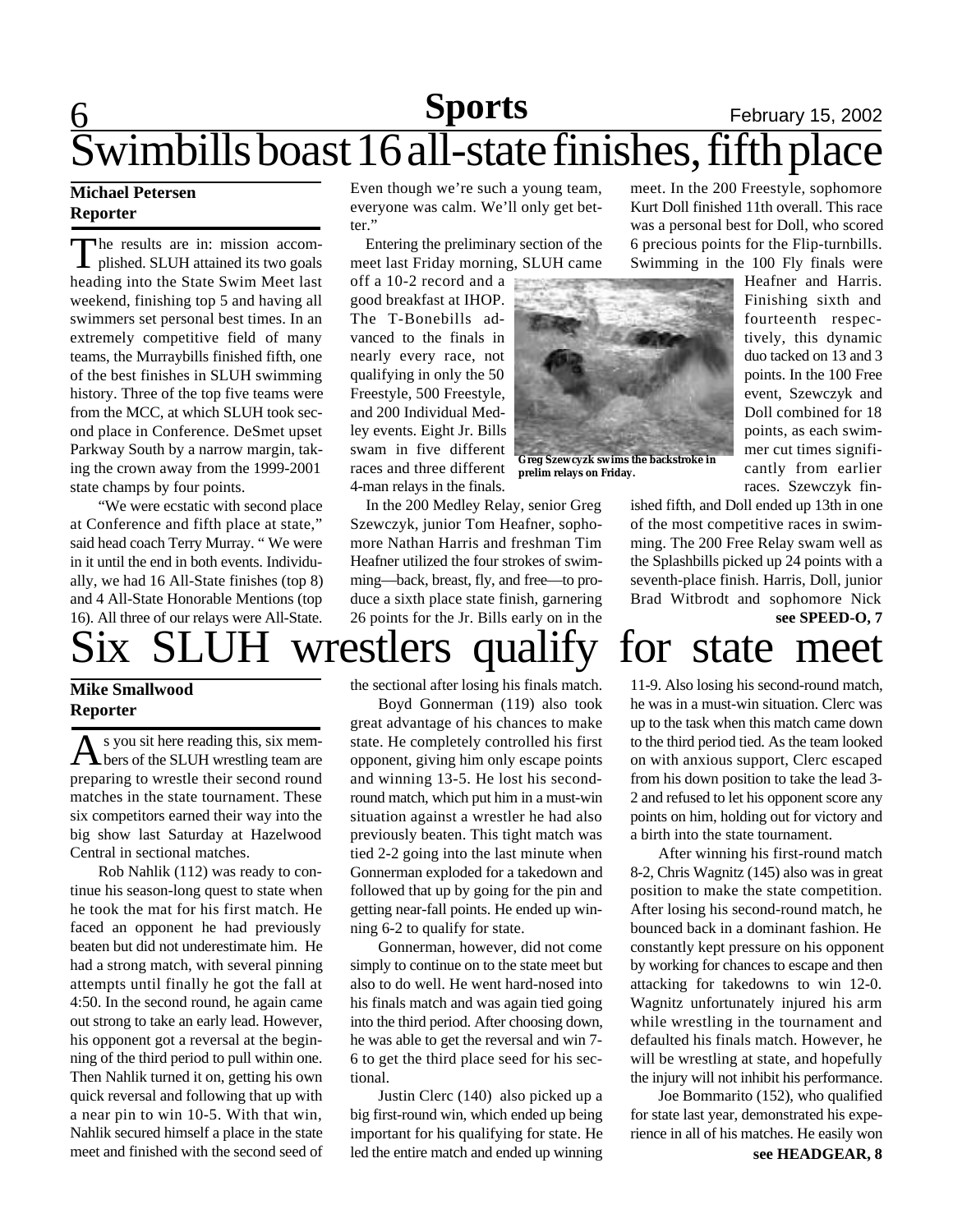# February 15, 2002 **Sports** 7 Riflebills set records, head to National

### **Chris Seals Reportor**

O n Feb. 2 and 3, SLUH hosted the 2002 Missouri Junior Olympics in the rifle range. Competitors from all over Missouri traveled to the event to compete in .22 rifle, air rifle, or air pistol. SLUH's varsity and JV teams competed in .22 rifle and air rifle, and performed well in both.

The varsity team of Giles Walsh, juniors Scott Isaak and Adam Hilkenkamp, and sophomore Chris Seals shot powerful .22 scores of 548, 550, 540, and 548, respectively. Isaak took second in the championship, only 1 point behind the state champion.

The JV team, consisting of sophomores Andrew Hrdlicka, Kevin Gentsch, Bo Purcell, and Keith Reilly, shot 530, 528, 497, and 469 respectively.

The Junior Olympics offered the shooters a chance to earn a spot in the National Junior Olympics in Colorado Springs in March. In order for an individual to advance to the Nationals, freshmen, sophomore, and junior shooters had to get a score of 545 or better; senior shooters had to shoot a 550. Isaak (550) and Seals (548) received automatic invitations to the Nationals due to their qualifying scores.

This past weekend, the Riflebills traveled to Highland, Ill., to compete in the NRA 3-Position Sectionals, shooting for national rank. The varsity team of Isaak (556), Seals (551), Walsh (544), and Hilkenkamp (534) broke their school record with a 2185, setting another record one point greater than the record broken in

## 2-MINUTE MINOR

### (from 5)

With the 3-1 lead, the Jr. Bills played solid defense the rest of the game in front of junior goalie Dan DiLeo, who stopped 25 of the 26 shots he faced. "DiLeo was playing incredible," said Lachky. As time ticked off the clock in the third period, sophomore Kyle Butler added an empty netter to seal the 4-1 victory.

Lachky attributed the win to the Jr. Bills' effort. "We kept working hard and Murray, Ky., two weeks ago. Last year's

varsity team took third place in the nation. This year's varsity team hopes to take first, with a score 47 points higher than last year's.

The JV team of Hrdlicka (530), Gentsch (541), Purcell (497), and Reilly (490) followed up with a strong score of 2057. Overall, the Riflebills continued their domination of all other rifle teams in Missouri. The varsity team took first



weekend. **Junior Scott Isaak, left, and sophomore Chris Seals both qualified to go to Nationals in Colorado.**

### place in the match, and the JV team took

second. Isaak took second place in the match, and SLUH had several shooters among the top ten in the event.

 This weekend will be a little less work for the Riflebills; they will shoot on their home turf against Quincy High School, and expect a big win, considering both of SLUH's teams beat Quincy's varsity team in the sectionals last

## SPEED-O

### (from 6)

Konczak each sprinted two lengths and dropped a full second from their final time compared to their prelim time. Szewczyk tallied up 14 points with a fifth-place finish in the 100 Back, dropping a halfsecond from 55.96 to 55.46 and setting a personal best in his final race.

Attending the state meet was Jim Knapp, S.J., who noted that "the number of personal best times for our swimmers was amazing, in both the prelims and the finals. That says it all right there."

 SLUH's 400 freestyle relay team of Konczak, Tim Heafner, Doll, and closer Szewczyk mustered a fantastic sixth-place finish. This notched an extra 26 points to SLUH's total, as the relay team set another personal record. Their prelim time

of 3:24.61 was impressive, but ending the season with a stunning final time of 3:23.00 leads to high expectations for next year.

Finally, the 100 breast stroke was in the hands of Tom Heafner and sophomore Gabe Toennies. Not surprisingly, both swimmers achieved personal best times. Heafner finished third overall (1:01:42), adding 16 points and Toennies finished 13th, adding four. The state record in the 100 Breast is held by Jeff Commings, '91, with a time of 54.78. Commings was about a second off the national record, and beat this year's top finisher by more than five seconds.

 Water polo coach Paul Baudendistel offered some final thoughts on the tremendous season, commenting "We better do better next year."

had the momentum in the second half of the game," he said.

The team realizes, however, that they still have much work ahead of them. "We don't want to get ahead of ourselves," said Mantovani. "It was nice to win the first one, but we haven't really done anything. We just want to stay focused, and hopefully things will bounce our way."

The Puckbills play Vianney in game two of the series Friday at 8:00 at Affton Ice Rink. With a win or a tie, the Jr. Bills will advance to the quarterfinals Saturday at 7:30 at Affton against the winner of the series between Rockwood Summit and second-ranked DeSmet.

The Jr. Bills must play well Friday if they want to continue their season Saturday. "Vianney will come out flying because they don't want to go home yet," said Lachky. "They're a physical team… we just have to play our game."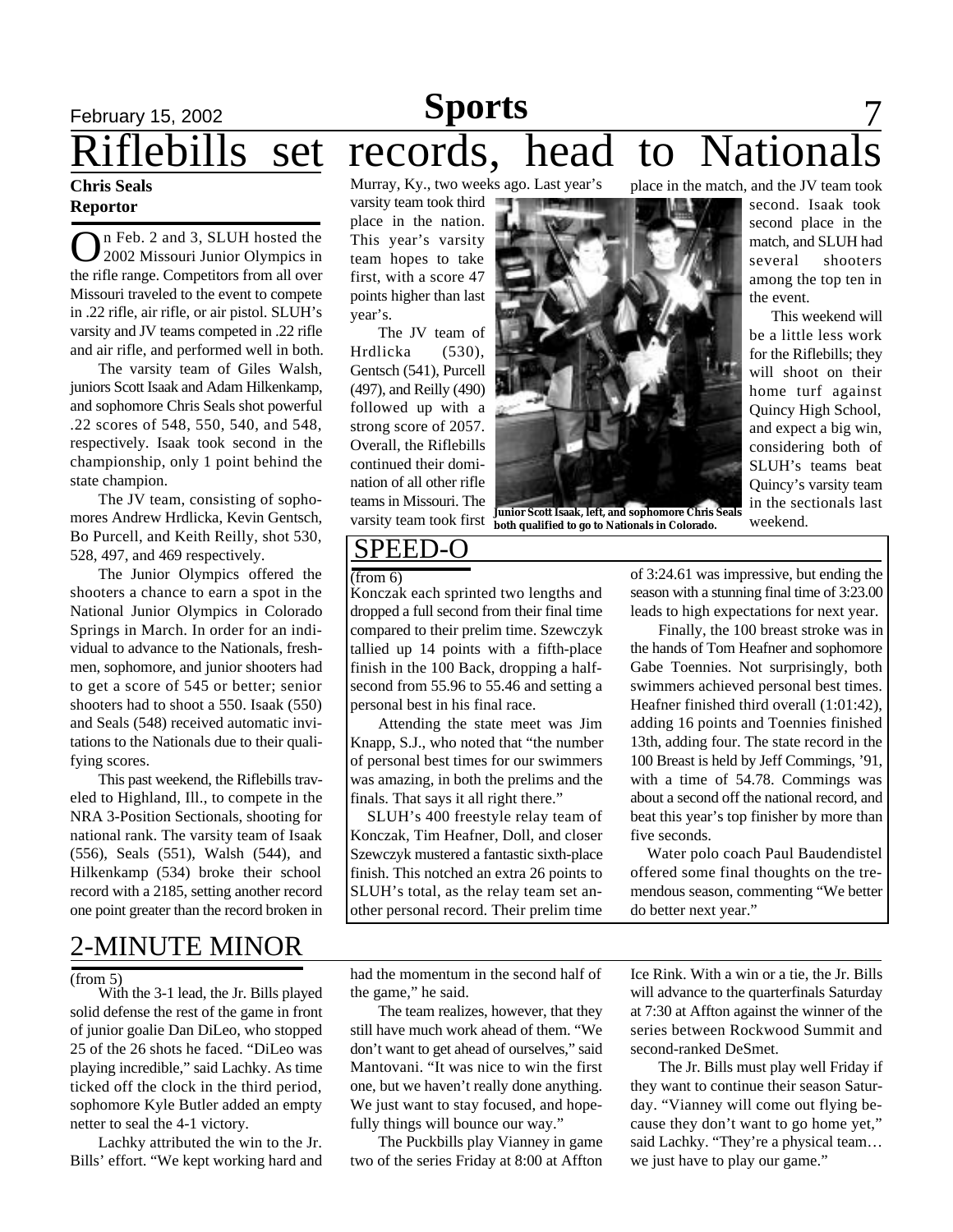## 8 **Sports** February 15, 2002 CHARITY STRIPE FOR THEADGEAR

were ready to do some bow-droppin'. Freddie Daues took over the game early, dropping 10 digits in the first quarter alone, 18 for the game. Said guard Andy Wahl, "Freddie was definitely spitting some mad game down low." Another Daues fan, Ally Fresco, thought Freddie played well too. "Huh? What?" said the DuBourg senior.

Late in the first with the Basketbills up 19-15, Adam Siebenman tried to get a lob in to Wyrwich. Siebenman was too strong, accidentaly making the shot in the process. The only problem: Siebenman was out of bounds at half court. his miracle shot might have been a clue for the Golden Griffins to guard him a little tighter. But

the G-squareds didn't take his advice, and Siebenman later made them pay.

Early in the second quarter, Kris Lowes took a bullet from Jason Laflore and elevated to the orange bowl for two. Lowes was fouled in the process, netting the

tandem combined for 32 points. Siebenman had 31. What's amazing is that Siebenman scored 31 on a mere 16 shots. He was all over the court, taking charges, doing sick 360s across half court to break the press and give the fans what they wanted, the patented run up the steps after saving the ball. Dedicated fan Tony Sansone was impressed. "Ace job Siebs. Free smoothies," said Sansone.

Siebenman, in all his glory, was modest after the game: "I have to give a lot of the credit to my teammates."

Schroeder, who supplied Siebenman with the ball and his team with 8 assists, said of Siebenman's performance, "It must have been the countless hours spent in the weight room with his girlfriend, Katie

Truman."

Siebenman continued, "I was having a lot of fun out there, and I didn't know how many points I had until Troy (Lindbeck) motioned to me from the stands." The Basketbills put on a show for

throw for a three-point play. "There's no shame in his game," Cor Jesu senior Molly Myers said.

Minutes later the Siebenman train started to roll over Vianney. Siebenman took a pass to the baseline, swooshing a Jordanesque fadeaway that left him out of bounds and on his back.

Minutes later, after Siebenman's own version of the Schroeder-special, Wyrwich swat-teamed another Vianney shot for one of his 8 blocks on the night. Following the block, superstar sophmore Andy Lowes netted a double to give SLUH a 28- 25 lead. "Once he gets into a good rhythm, Andy's a very good shooter." said sophomore Christy Piper.

Overall, the night belonged to Siebenman and Andy Wahl. The backcourt Lindbeck, scoring 84 before the night was over. The game ended with the thirtysecond point of the tandem coming from Wahl at the line. Kalei Lowes, sister of basketball chiefs Andy and Kris, and a St. Joe's standout said, "Andy (Wahl) is really good, but he's no Lowes." The Basketbills won 84-64.

Tonight the U. High will take on Cape, 7 p.m. at SLUH. Making a possible appearance are sophomores John Kornfeld, Jeff Milles and freshman Dave Goettleman, who were moved up to varsity this week. "It's an honor to be up here with these guys. We should learn a lot," said Kornfeld. It's also senior night, so make sure to come cheer on Rob Boehm, Anthony Benbow, and the rest of the SLUH seniors.

### (from 6)

his first-round match with a 3:07 pin. He continued his march to state when he dominated his second-round opponent. Bommarito came out of the gates quick to get a takedown and then continued pummeling him down several times in the second. He put even more pressure on his opponent in the third with several pinning attempts to win the match 11-1, making him a two-time state qualifier. In the finals he lost to a returning state champion from Hazelwood Central, who is undefeated in the last two seasons. However, he will still have the two seed from sectionals and could see this opponent again at state.

Other wrestlers in Colin O' Brien's weight class, 160, came into sectionals gunning for him. His first-round match showed his raw power as he attempted to pin his opponent a total of four times but just could not get the stick. He did get the technical fall, however, after he got a reversal in the second period and followed this up with a 3:31 pin in his second round match. That win made O'Brien a three-time state qualifier. With his usual focus and glaring aggression, he took the mat against a very worthy opponent from McCluer North in the finals match. After a scoreless first period, O'Brien got on the board by turning his opponent and picking up some near fall points. Only letting his opponent escape twice after that, he won 6-2 to become the sectional champion.

O'Brien, like Bommarito and other SLUH wrestlers are "peaking at just the right time," said head coach Tim Curdt. "They all handled the pressure so well." Looking ahead to next year already, Curdt said he was especially pleased about the four juniors that qualified.

 The team left for the University of Missouri in Columbia yesterday after homeroom and should fare well against the best competition in the state. As Bommarito put it, "We just have to be confident (we) can beat our guys and wrestle like 'I want to win,' and 'I am not just happy to be there."



**Junior Phineas Troy heckles a Chaminade forward. The Jr. Bills couldn't weather Chaminade's late scoring spurt, losing 54-39.**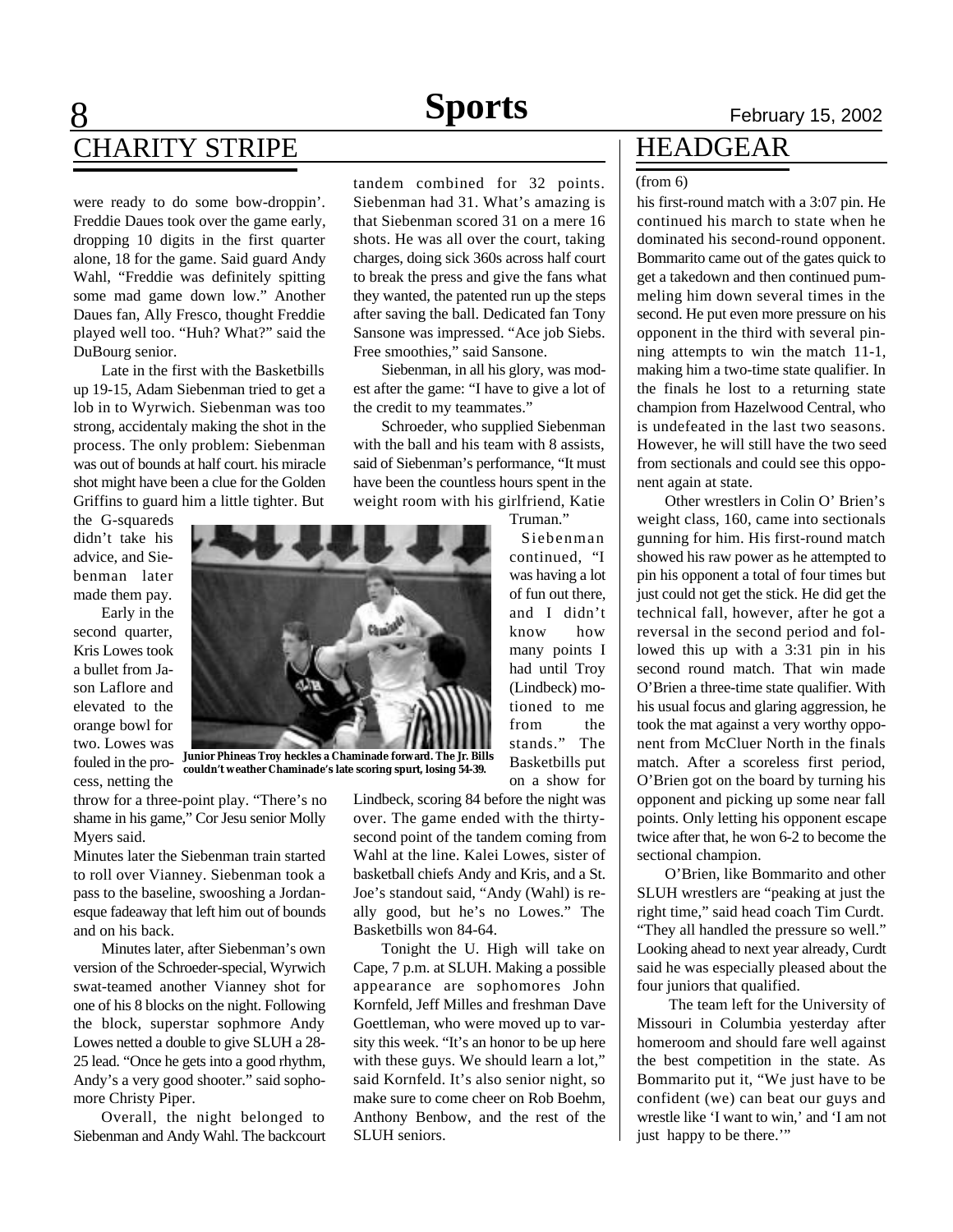# **February 15, 2002 Feature** 9

## Soccer made in Germany: alum recalls '72 Olympics

### **Patrick Meek Core Staff**

For most of us, a hostage situation is something from the latest Harrison Ford movie. However, one SLUH alum experienced it on the world's greatest stage: the Olympics.

Arthur "Buzz" Demling began to play soccer at a time when it was not as popular as it is now. After playing in youth and grade school leagues, Demling came to SLUH, where he continued to play under legendary coach Ebbie Dunn. Dunn and Demling eventually became extremely close.

"I remember when I first started (teaching), I used to come

into the faculty room and occasionally see Ebbie and Buzzy sitting together and talking," said fine arts teacher Joan Bugnitz, Demling's cousin.

"You always knew where you stood with him," commented Demling. "He made the game fun."

Demling noted that Dunn held great respect for the game and its rules: "If you got a yellow card, you were out of the game."

After completing his high school education at SLUH, Demling went on to Michigan State.

"Back then there were not many colleges that had soccer programs," Demling said. Despite being offered a scholarship to St. Louis University, Demling instead chose to go to Michigan State because "It was a chance to get away (from home)."

"I had a number of friends on the team," continued Demling. "Half of the team was from St. Louis and the other half was from Jamaica, with one guy from Detroit."

With that group over the next four years, Demling played on some good teams. In 1970, he was named to the All-American team.

"It was a great honor to be awarded with the All-American certificate," explains Demling.

However, Demling's greatest honor would not come for another two years. In 1972, he was named to the U.S. Olympic soccer team.

"It was a great honor to play for the U.S. and walk behind the American flag in the opening ceremonies," said Demling.

Prior to the Olympics, Demling and the rest of the Olympic team spent two years together, during which they played against All-Star teams and various other teams in addition to playing qualifying rounds. The team also played in the 1971 Pan-American games, in which the top teams from the Americas played

together.

Demling's Olympic experience did not turn out to be what he had expected. The first problem was the team's early elimination from the Games.

Upon entering the Olympics, the U.S. team was seeded in a tough first round group with Malaysia, Morocco, and West Germany. After playing each of these teams once, the U.S. team ended up with an 0-2-1 record.

 "We were the first U.S. team to ever make it past (the) qualyifying (round)," said Demling. "However, it was disappointing to be eliminated in the first round."

He continued, "The Russians were the other team which

was eliminated, so we all sat around together drinking vodka and told stories which no one understood."

 The terrorist attacks that took place during the Games also put a damper on Demling's experience. On September 5, 1972, members of a faction of the PLO called Black September stormed into a room of the Israeli wrestling team and took several members of the Olympic team hostage. After several tense hours and a failed attempt at rescuing the hostages, the ordeal ended with five of the terrorists and eleven of the Israeli athletes dead.

 When asked how he learned of the situation, Demling recalled, "Our assistant coach was running back (to the athletes' village) from a boxing match with his hood up since it was raining. Back then security was lax, so you could pass by the entrance easily. As soon as he passed by the

entrance, he was surrounded by five or six people with machine guns asking what he was doing. After he got back he told us what had happened."

"My reaction was total disbelief at first," said Demling, "We could see the Palestinians in their ski masks from our porches."

Of the atmosphere surronding the village during the crisis, Demling said, "I felt fairly safe with the police and the German military."

Even with that harrowing experience, Demling still has good memories of his times at the Olympics, such as "trading pins with other countries."

After Demling got back from Munich, he went back over to Germany to play on a team in Frankfurt. However, after one year playing there he came back because he was lonely.

"When I went to SLUH, I took Russian, so I did not know the **see RINGS, 12**

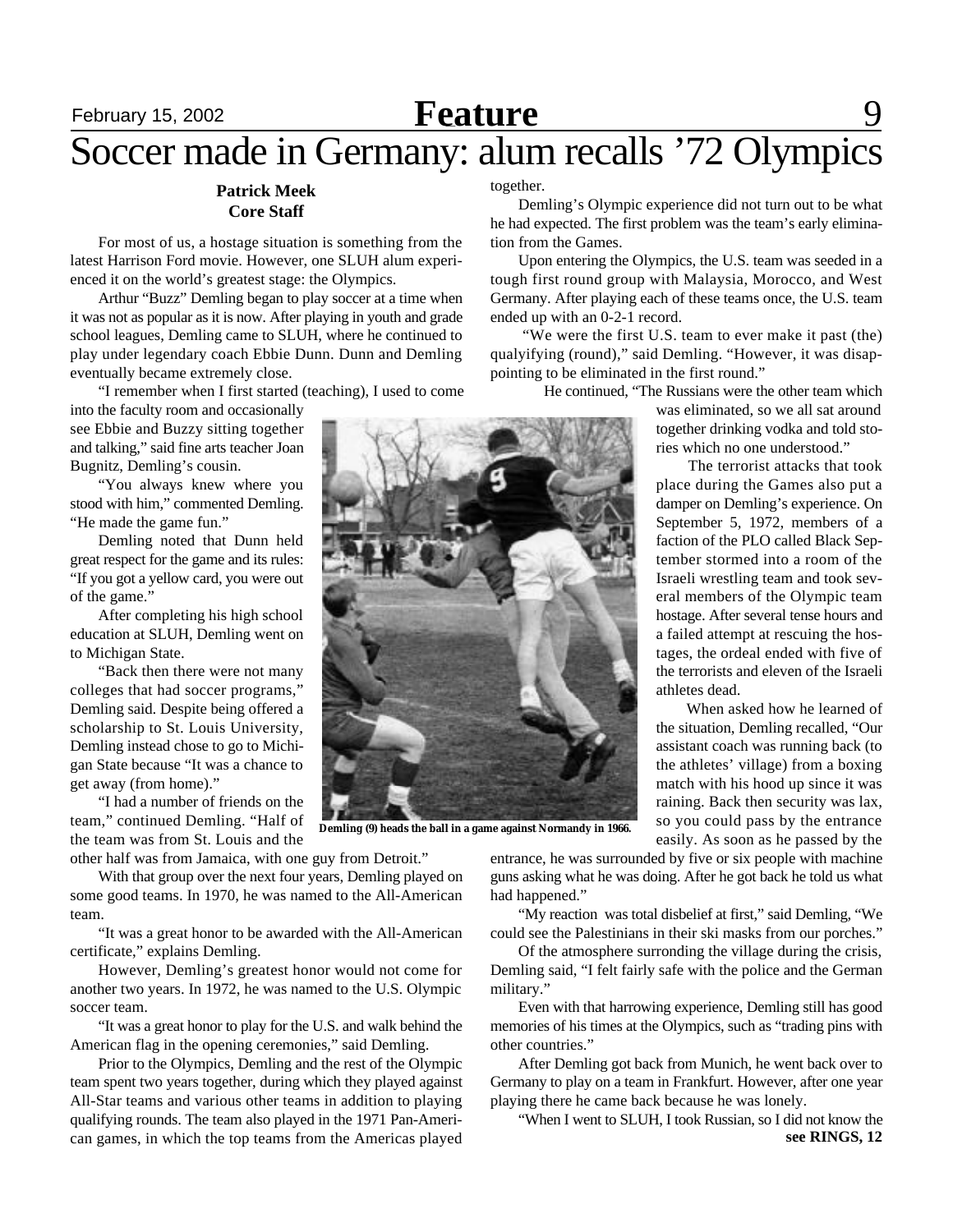# 10 **Feature** February 15, 2002 Hell Week: the mad diary of a thespian

### **Brian Wacker Reporter**

It is 2:13 a.m. on Wednesday morning. I am sitting at my computer with a cup of coffee, two empty Mountain Dew cans, Dave Matthews playing in the background, and a headache that I have had since 5th period. I have been up since 6 o'clock this morning, even though it was a late start, because I had to make up homework from the night before. Now, with the impending doom of incurring the wrath of Missey, I will probably be up another hour finishing this feature. Why do I do this, you ask? Why have I been up for 20 hours on a Tuesday? Why am I putting myself through such nonsensical, unneeded strife? Easy.

'Cuz I'm in Hell.

You may have heard it thrown around in class by students as a way of justifying their slumping grades. You may have had an older sister who went through it during her plays in high school.

You may have even had a dance class cancelled because of it. But, brother, until you've experienced one (or nine), you Week really is.

For those unfamiliar, the term Hell Week is given to the week of practices preceding the opening night of a particular theatrical production. Typically, at SLUH at least, Hell Week starts on the Sunday before opening night. Actors, singers, and dancers arrive at school around 4 or 5 in the afternoon. That night,

they are expected to assimilate the costumes, the finished set, and the experience of singing along with an actual orchestra, none of which have been there yet. A full run-through of the show is not typical, but they work large chunks of the show in random order until about 10.

"The Sunday practice is the very definition of inconvenient. Having to form your whole weekend around a practice that takes place right when I want to do my homework stinks," laments stage director Tom Recktenwald, a junior. "I either do it earlier in the weekend, or not at all." Unfortunately, the latter is the choice made by most students. I can't say that too many of them choose the former.

Practices on Monday and Tuesday are typically the hardest. All participants are expected at practice by 5:30 p.m., and to be in costume by 6. Notes are then given to the cast on mistakes made the night before, new blocking schemes, and costume changes. For about an hour, they practice those changes. They go straight from improving mistakes to applying them to the show because at 7 o'clock, the show starts with very little time to breathe in between.

The Monday rehearsal is the first time, in all seven weeks of practice, that the show is ever seen in its entirety. It is the first time the cast and crew have to deal with costume changes, scene transitions, light cues, and sound cues on the fly. If that doesn't seem daunting to you, imagine a football team of 60 players (all of whom would play during the game at some point) has been practicing for seven weeks for one big game. But during that time period, they have never actually simulated a game-time situation until three days before the game.

"One of the most humbling experiences a cast can ever have is to see what it looks like the first time the show is run," says senior singer Alex Green. "There are missed cues, shoddy blocking, tentative singing. The resounding feeling after that practice is, 'Man, we suck!'"

The cast is usually dismissed between 10 and 10:30, having been told to get some rest and be ready for tomorrow. Right.

One other side note: besides the two and a half hour stretch

cannot begin to comprehend what Hell *posted on the bulletin board* do homework. Students agonize. Teachers<br>Weak really is mine. *"There is a calculus test outside the Green Room with a score lower than the number of states in the Continental U.S. It's mine."*

between school and practice, which is usually filled by finding something to eat, the cast and crew really have no feasible time to don't sympathize. Grades plummet. It's the cold, bitter truth that we all knew about when we got into this mess. There is a calculus test posted on the bulletin board outside the Green Room with a score lower than the number of states in the Continental U.S. It's

"It really sucks because while we are thrown into this world of chaos for a week,

everyone else, from teachers to friends, is still on a normal schedule and expect you to be on it too," said Steve Brown, who sings alongside me for most of the show. "You don't get any special privileges for being in Hell Week." I know about 60 guys who would agree with him.

The Wednesday practice is very similar to the other two with just one exception. The director does not stop the show for any reason short of an emergency. There are no excused missed lines. The dress rehearsal serves as the first production for the cast. The play is out of the director's hands. It usually plays out pretty well, too. There are a few mistakes, as there will be in any performance. But it seems as if the gods of theatre will not let it suck anymore. Things usually go an hour later than the other days because of extensive notes and reminders after the run-through, so people don't leave until around 11 p.m. At that point, most of the male cast and crew members have been at SLUH for 16 hours.

Not lost in all this, if you haven't realized, is the exhaustion. A typical cast or crew member will get about 4 or 5 hours a night, assuming that they don't have any extraordinary assignments, **see HADES, 12**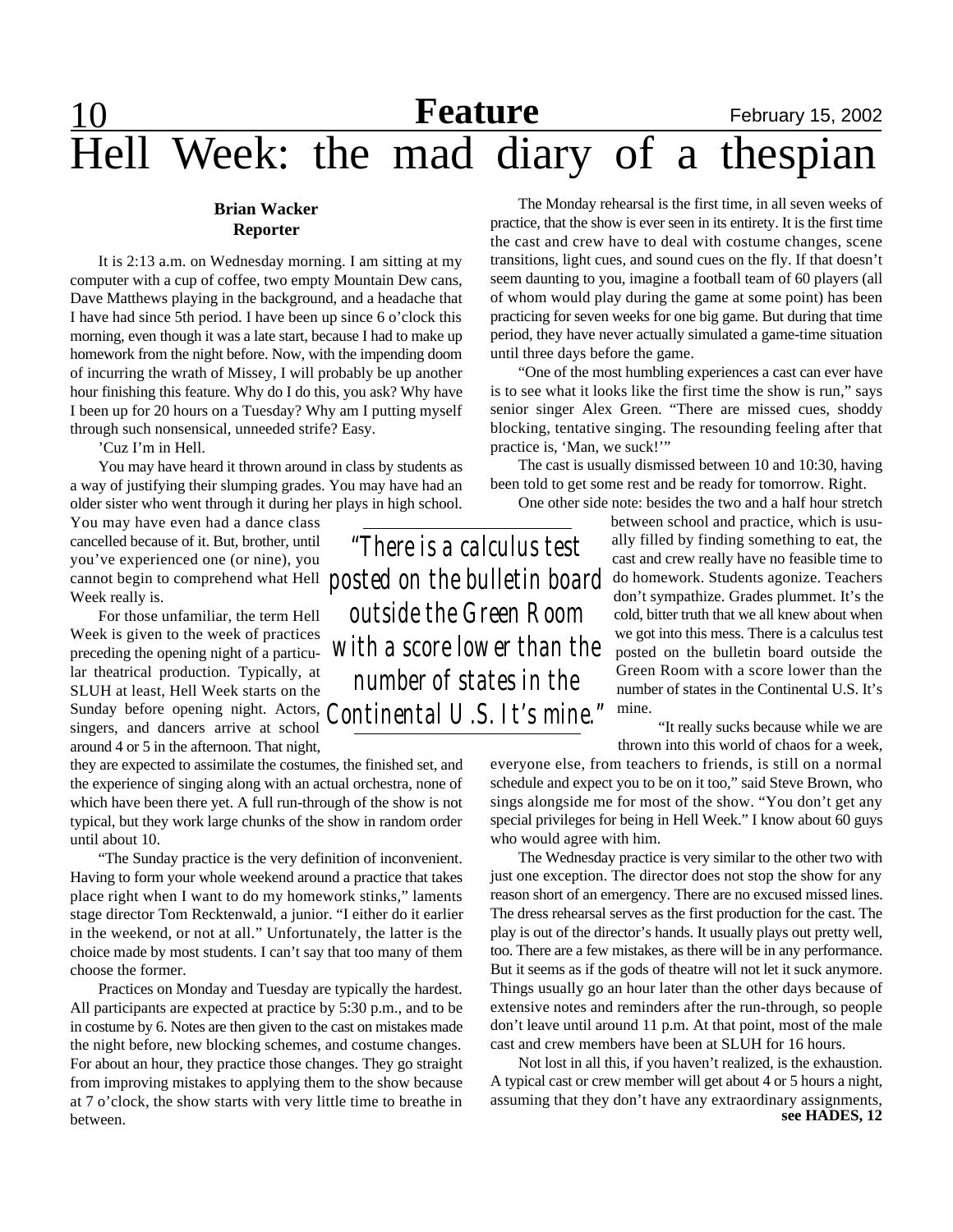# February 15, 2002 **Feature Feature** 11

## **SENIOR PROJECT** TEACHING IN NORTH CITY: THE BISHOP HEALY SCHOOL

### **Joey Neilsen Reporter**

What was I supposed to expect from my Senior Project? I don't think I every really thought about it. People asked where I was going and I told them I would be working at Bishop Healy School on North Kingshighway and that I was excited. Why? I probably would have said I wanted to work with kids. Numbers, letters, and if they're lucky, sentences. Maybe every now and then a little addition, some coloring. From reading project summaries, I expected them to love me, but I didn't know why. I figured it would just happen.

The whole thing seemed simple enough. Go to school at 7:30, do whatever it was I'd be doing, and leave at 2:45. Except for the middle part, I wasn't too far off. When I walked into the kindergarten room, I met the teacher, Mr. Wilbanks (I never learned his first name) and the three students, Quentin, Callan, and Tashana, with whom I would spend the most time, and yes, they were coloring. Quentin was one of the brightest, although one of the worst-behaved, students in the class. Callan was still developing her alphabet skills and I probably spent most of my time there with her.

I divided my time, if unevenly, between the pre-kindergarten class with Mrs. Ford and the kindergartners. Kindergarten work was the same every day. Alphabet, numbers 1 through 50, and four or five sentences. If they finished that, there were phonics sheets to complete and color. They went to gym, recess, music, lunch, and had a little quiet time right after recess. The pre-k kids did art projects, learned to recognize numbers and letters, wrote their names and addresses. They had snack and nap time in addition to lunch and recess, and there was always something for me to do.

For all the work I had, though, I had stopped paying attention to what I was doing by the third day. Sure, there were events that stuck out, but it became clear very quickly that my duty as a teacher's aide was hardly even secondary to my real work. Of course, I was proud if one of my kids learned something, but it didn't really matter. I found out soon that the attention I gave them, in contrast to the harsh discipline of the teachers, was much more important than anything I could teach them.

It may sound strange, but helping a five-year-old make the letter "f" didn't make my day. What made my day was the way they smiled at me, the way they absorbed every bit of attention and patience and love I had. I was trying to help Zachary in prek write his alphabet. "Do you know what letter is next? Can you write it? Will you please write it?" The whole time he just stared at my face, smiling and nodding. Finally he put his hand on top of his head, twirled his fingers, and said, "I'm a helicopter." "Are you a helicopter that can write?" I asked. He nodded and started working. It was the kids themselves who made the project

worthwhile.

On my last Tuesday there, I let Quentin, Tashana, and Eric move to Callan's table, where I was helping her do her numbers. They just wanted company. Callan, obviously upset, put her head on her desk and refused to work. She wouldn't say why and I couldn't get her to work, so I asked Mr. Wilbanks for help. He tried to get her to say why, but she just cried. "I hate you," she said to me. "I never forgive people who tell on me." I was hurt, because I didn't mean to upset her, but ten minutes later she hugged me and said, "I forgive you."

Those last few days, I found myself with very little patience. It was very odd and disturbing because Mr. Wilbanks had commented earlier on my skill with children, especially my patience. It's usually something I take pride in, and here I was without it. If kids wouldn't sit still or do their work, I might find myself just about to yell or worse, and I was quite confused. I also found it difficult to write in my project journal, having little to say. Suddenly, though, after one of three good conversations with Mr. Wilbanks, I understood.

We were talking about the incident with Callan, and he asked me why she acted the way she did. I told him I was baffled, and he gave me the same conclusion my parents did, and what I think I had known the whole time. She didn't want to share me with the other kids. I then realized that my frustration was no different. I didn't want to leave. My project had taken me by surprise. I expected them to love me, and they did, but I never thought I would love them back, never even imagined I wouldn't want to leave.



 **Bishop Timothy Dolan annoints senior Dan Klein's head with ashes during Wednesday's mass. Fr. Dolan's homily told the story of a Cardinal who spent time in a Soviet labor camp; Dolan ultimately focused on the importance of sacrifice during Lent.**